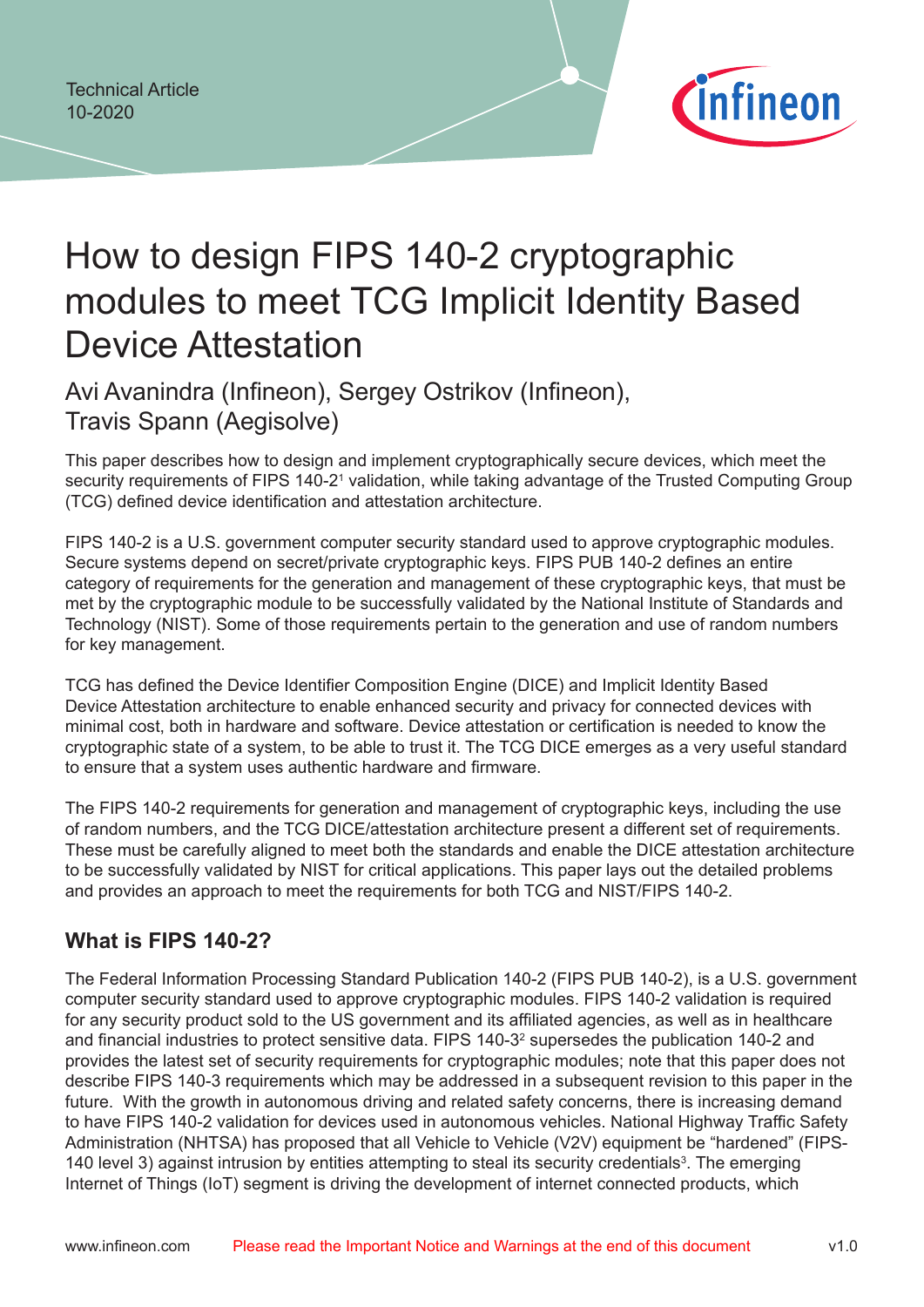demand a high level of security to be viable in the market. Security is playing an increasing role in product design, as more and more devices are Internet connected. FIPS 140-2 validation provides an assurance that the device meets the specified level of security. An increasing number of products are demanding security validations. Once validated, these products also receive premium pricing.

The FIPS 140-2 standard provides four increasing, qualitative levels of security: Level 1, Level 2, Level 3, and Level 4. The differences between the assessment levels relates to the sophistication of authentication methods, cryptographic key management, tamper resistance mechanisms, and the associated cryptographic module design assurance. These levels are intended to cover a wide range of potential applications and environments in which cryptographic modules may be employed. The Cryptographic Module Validation Program (CMVP) validates cryptographic modules to Federal Information Processing Standard FIPS PUB 140-2. Once successfully validated, the module is listed on CMVP<sup>4</sup> website.

The FIPS 140-2 standard specifies eleven categories of assertions that must be met and tests that must be passed to successfully validate a cryptographic module. One of these categories pertains to Cryptographic Key Management, and key generation is a critical part of the Cryptographic Key Management requirements.

# **FIPS 140-2 requirements for Key Generation and Entropy**

Secure systems rely on secret/private cryptographic keys to provide the secure services of the cryptographic module. Approved Random Bit Generators (RBGs) are used to generate these keys. As per NIST Special Publication SP 800-133r2<sup>5</sup> , "All keys shall be based directly or indirectly on the output of an approved Random Bit Generator." An RBG appropriate for use in FIPS 140-2 validated cryptographic modules consists of two components:

- 1. A source of randomness, i.e. entropy source
- 2. A deterministic algorithm, i.e. deterministic random bit generator (DRBG) that takes an entropy input and uses it to produce pseudorandom values

The output of the DRBG is provided as an input to cryptographic functions for the purposes of key generation. The design and testing requirements of the entropy source are specified in NIST SP 800-90B<sup>6</sup>. The algorithms to accumulate these random bits – the DRBG are specified in NIST SP 800-90Ar1<sup>7</sup> Another specification SP 800-90C<sup>8</sup> provides the "glue" for putting the entropy source together with the algorithm to implement an RBG.

The following Figure 1 shows the construction of an Approved Random Number Generator as per NIST specifications:





The DRBG is configured to accumulate a sufficient number of bits from the entropy source to meet the randomness requirement of a given application. It then converts these random bits into a bit string of a desired length to be used in cryptographic algorithms. Note the distinction of input bits from the entropy source into the DRBG to ensure randomness and the output of the DRBG which is a different bit string generated from those random bits.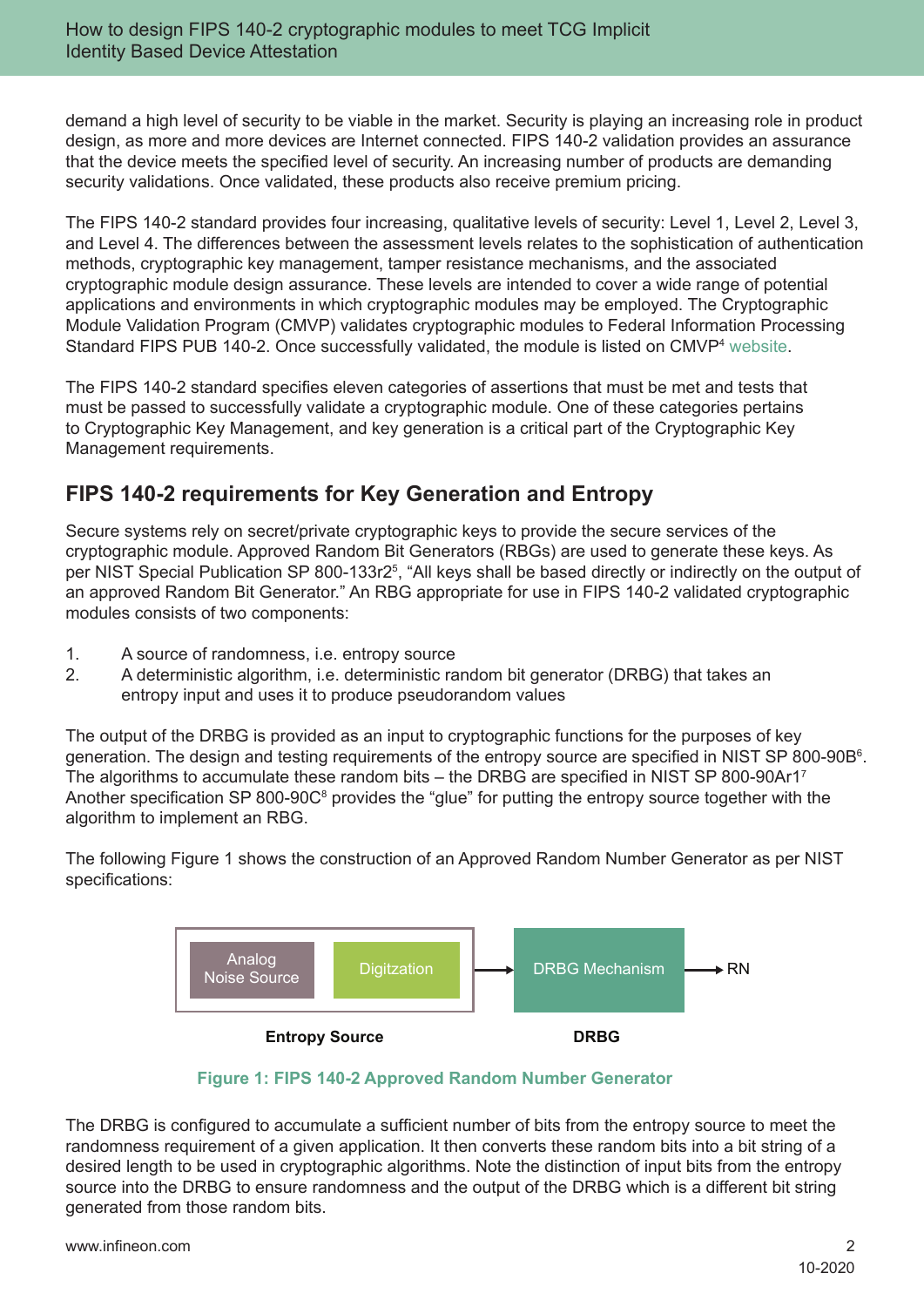# **Entropy Source**

As shown in Figure 1, above, an entropy source usually consists of an analog noise source followed by digitization to generate random bit strings. Optionally, the digitized output can be post processed to accumulate the entropy, before being fed to the DRBG. The Entropy source used in the cryptographic module must be validated as per FIPS 140-2 Area 7 Cryptographic Key Management Requirements. In essence, the validation consists of generating one million samples of the raw data as well as one million samples of the restart data (e.g. one thousand restarts of the noise source with one thousand samples generated each time) and performing analysis, to estimate the entropy of the source. This is documented and reported to NIST as part of the FIPS 140-2 validation process.

# **Generic DRBG Functional Model as per SP 800 90Ar1**

The DRBG Functional Model consists of an Instantiate function, Reseed function, Generate function and an Uninstantiate function. Instantiate acquires entropy input and may combine it with a nonce and a personalization string to create a seed from which the initial internal state is created. The Generate function uses the internal state to produce and output pseudo-random numbers, which is the essential purpose of a DRBG. A reseed acquires fresh entropy inputs and is required when the Generate function exceeds the maximum number of random numbers allowed using one seed value. Uninstantiate zeroizes (i.e destroys) the internal state. The Figure 2 below shows the DRBG Functional Model, as required by NIST SP 800-90Ar1 specification.



**Figure 2: SP 800 90Ar1 DRBG Functional Model**

The pseudorandom number generated from the output of a DRBG, can only be used for generation of cryptographic keys in a particular manner. Regeneration of the same DRBG output is not acceptable. This is a critical FIPS 140-2 requirement. If a new key is required, a new random number must be created by a call to the Generate function and, if needed, to the Reseed function (in case seed life has expired). Furthermore, as per SP800-90Ar1: "The seed that is used to initialize one instantiation of a DRBG shall not be intentionally used to reseed the same instantiation or used as the seed for another DRBG instantiation."

# **FIPS based Design for Asymmetric Key Generation**

With the above requirements in mind, the following diagram shows an implementation of the asymmetric key generation process for N public/private key pairs.

An entropy source is used to seed the DRBG. The instantiate function is then used to initialize the internal state of the DRBG. For each of the public/private key pairs, the generate function in DRBG is called to create a unique pseudorandom number (RNDx) that is provided as input to the Asymmetric Key Generation block in accordance with FIPS 186-4<sup>9</sup> for ECDSA key pairs and/or SP800-56Ar3<sup>10</sup> for ECC CDH key pairs.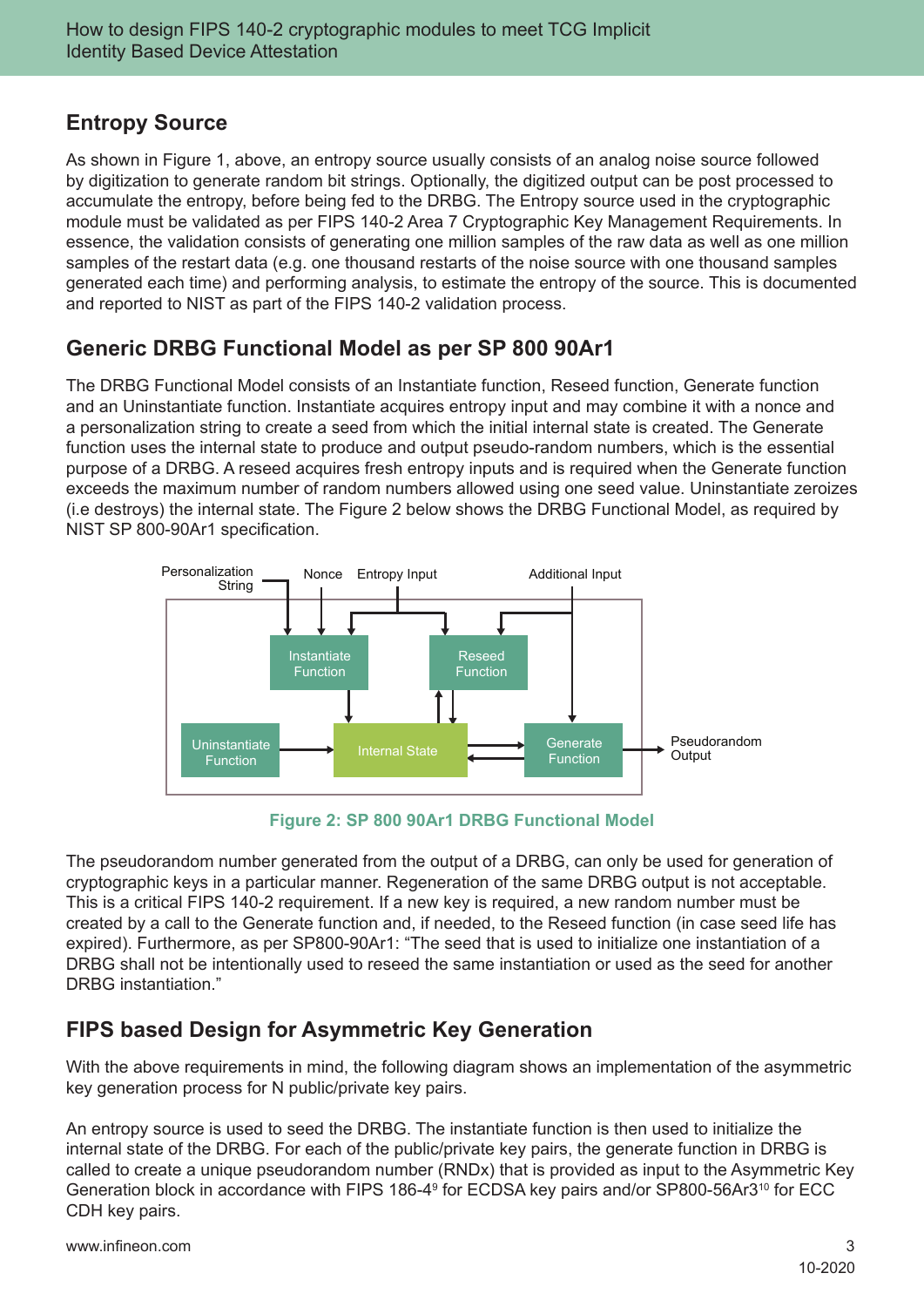

**Figure 3: Asymmetric Key pair generation as per FIPS 140-2**

# **So, what is the apparent misalignment with TCG DICE?**

Trusted Computing Group (TCG) has defined the Device Identifier Composition Engine<sup>11</sup> (DICE) and Implicit Identity Based Device Attestation<sup>12</sup> architecture to enable enhanced security and privacy for connected devices with minimal cost, both in hardware and software. The purpose is to establish a strong device identity rooted in hardware and a mechanism to attest or certify that identity. The architecture binds the firmware running on this device to the Device Identity. Any attempts to change the firmware also changes the device identity and the attestation certificate. Figure 4 below depicts the TCG defined architecture for establishing a strong device identity and attestation.



**Figure 4: Implicit Identity Based Device Attestation Architecture**

Unique Device Secret (UDS) is a statistically unique, cryptographic device secret and is the root of trust for this architecture. DICE measures the Layer 0 code and mixes it with the UDS to generate a Compound Device Identifier (CDI). CDI ensures that the device booted the first (Layer 0) code provided by the manufacturer. CDI is input to Layer 0 whose goal is to establish device identity and attestation. Layer 1 represents the Device firmware (FW) and other services it provides. The Firmware Security Descriptor (FSD) is a measure of the Layer 1 FW, that represents the identity of the Layer 1 FW. A cryptographic hash of the Layer 1 FW Image is an example of FSD that can be input to Layer 0. The DeviceID (DevID) is represented cryptographically as an asymmetric key pair, so the public key can be freely shared while keeping the private key a secret. Another layer of security is added by generating an Alias Key, also an asymmetric key pair, to certify the identity of the device. The Alias Key pair is generated using the CDI and a measure of the Layer 1 firmware. The DevID generated by Layer 0 is used to cryptographically sign the Alias Key certificate. The Alias Key pair, Alias certificate, and DevID certificate are available to device FW at Layer 1. The Alias Key pair and certificate can be used by the Device FW for authentication and attestation and provide other security services.

www.infineon.com 4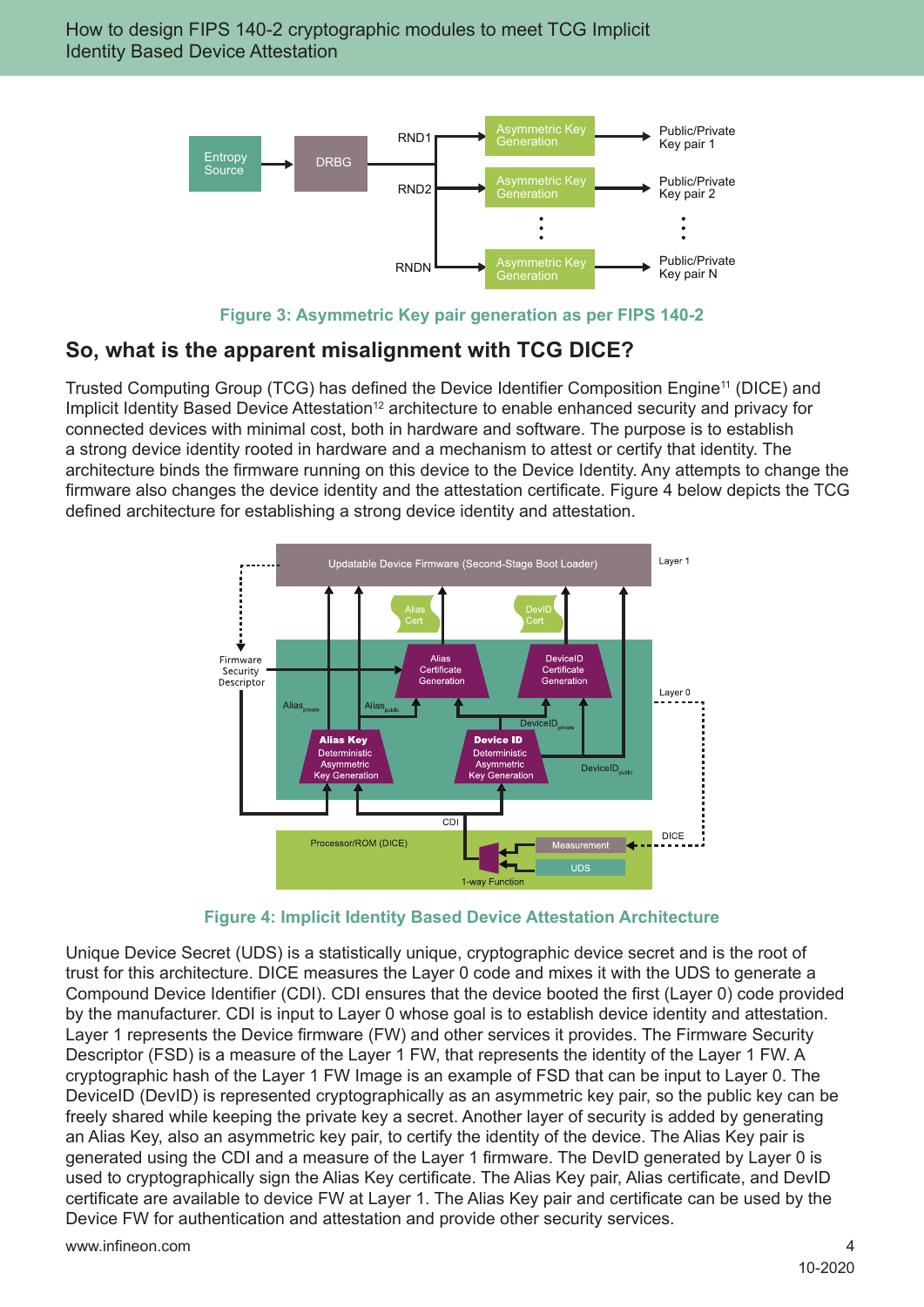The Alias Key pair is generated every time the device powers up and the Layer 0 code is executed. If the Layer 1 code or CDI is changed, this will create a new Alias Key pair, changing the Alias public key and certificate which will prevent device attestation using the existing Alias public key. Hence, the identity represented by Alias Key needs to be unchanged as long as the Layer 1 device FW does not change (i.e. the Alias Key pair needs to be re-generated upon every boot, yet it needs to have the same value). This is a fundamental concept in DICE. The DICE specifies that a 1-way Function must be used for key generation. Typically, the term 1-way Function refers to a cryptographic hashing function.

Herein lie the apparent differences in the requirements between TCG DICE/Device Attestation and FIPS 140-2:

- A) DICE requires the UDS to be bound to hardware which may be interpreted to mean that UDS must be hardmasked into the silicon ROM. Since the plaintext UDS is considered a FIPS 140-2 critical security parameter (CSP) it must be zeroizable. FIPS 140-2 zeroization entails an active overwriting of the memory that contains the plaintext CSP. It is not possible for a cryptographic module to zeroize values that are hardmasked into silicon ROM, thus hardmasking UDS into silicon ROM for purposes of DICE is non-compliant with FIPS 140-2.
- B) FIPS 140-2 requires key generation to be performed using SP800-90Ar1 DRBG in conjunction with applicable supporting NIST Approved standards. Generating cryptographic keys directly via a 1-way hashing function is non-compliant with FIPS 140-2.
- C) As per SP800-90Ar1: "The seed that is used to initialize one instantiation of a DRBG shall not be intentionally used to reseed the same instantiation or used as the seed for another DRBG instantiation". Every time the device is powered up, a DRBG is instantiated, and it must use a new seed from the Entropy source. But this means that CDI will not remain the same and will change the device identity thus incompatible with DICE/Device Attestation architecture.

### **How to align FIPS 140-2 with TCG Implicit Identity Based Device Attestation Architecture**

The following Figures 5 and 6 describe an implementation proposed by Infineon, compliant with FIPS 140-2 that also meets the TCG device attestation architecture. Figure 5 describes the operations at first boot up of the device when the Device Identity is established. This may be done at manufacturing or at customer site when provisioning the device. At first boot up, a validated entropy source generates the initial seed for input to DRBG. The DRBG is instantiated and its internal state is established. The DRBG generates a pseudorandom number RND1. This is the UDS in DICE architecture. The Generate function of DRBG is called two more times to generate pseudorandom numbers RND2 and RND3. For generation of RND2, the measure of Layer 0 code, as represented by SHA256 hash is used as an additional input to the DRBG. For generation of RND3, SHA256 hash of the Layer 1 FW image, representing the FSD is used as additional input to the DRBG. The RND1/UDS is input to a FIPS compliant Key Derivation Function (KDF), such as SP 800-108 KDF<sup>13</sup>, with the SHA256 hash of Layer 0 as additional input. The additional input to KDF can be termed either context or label as defined in SP 800-108 KDF depending on the implementation. The KDF generates the CDI for use of Layer 0 as well as a DevID encryption/decryption key as shown in the Figure 5 below. The RND2 is directly passed to Layer 0 for the generation of DevID asymmetric key pair. The SHA256 hash of Layer 0 as an additional input to DRBG binds the Layer 0 FW and hardware rooted DICE to DevID key pair. For the generation of RND3 the FSD of Layer 1 is input to the DRBG to bind the FSD to the Alias Key, generated using RND3. The Layer 0 code generates the AliasPriv, AliasPub, DevIDPriv, DevIDPub keys as well as Alias and DevID certificates. The CDI from Layer 0 is input to another KDF that takes the FSD as an additional input and generates the Alias encryption key. The DevID and Alias encryption keys are used to encrypt and store the DevID and Alias Key pairs respectively. The control is then passed to Layer 1 device FW, which remains the same as in Figure 4 above.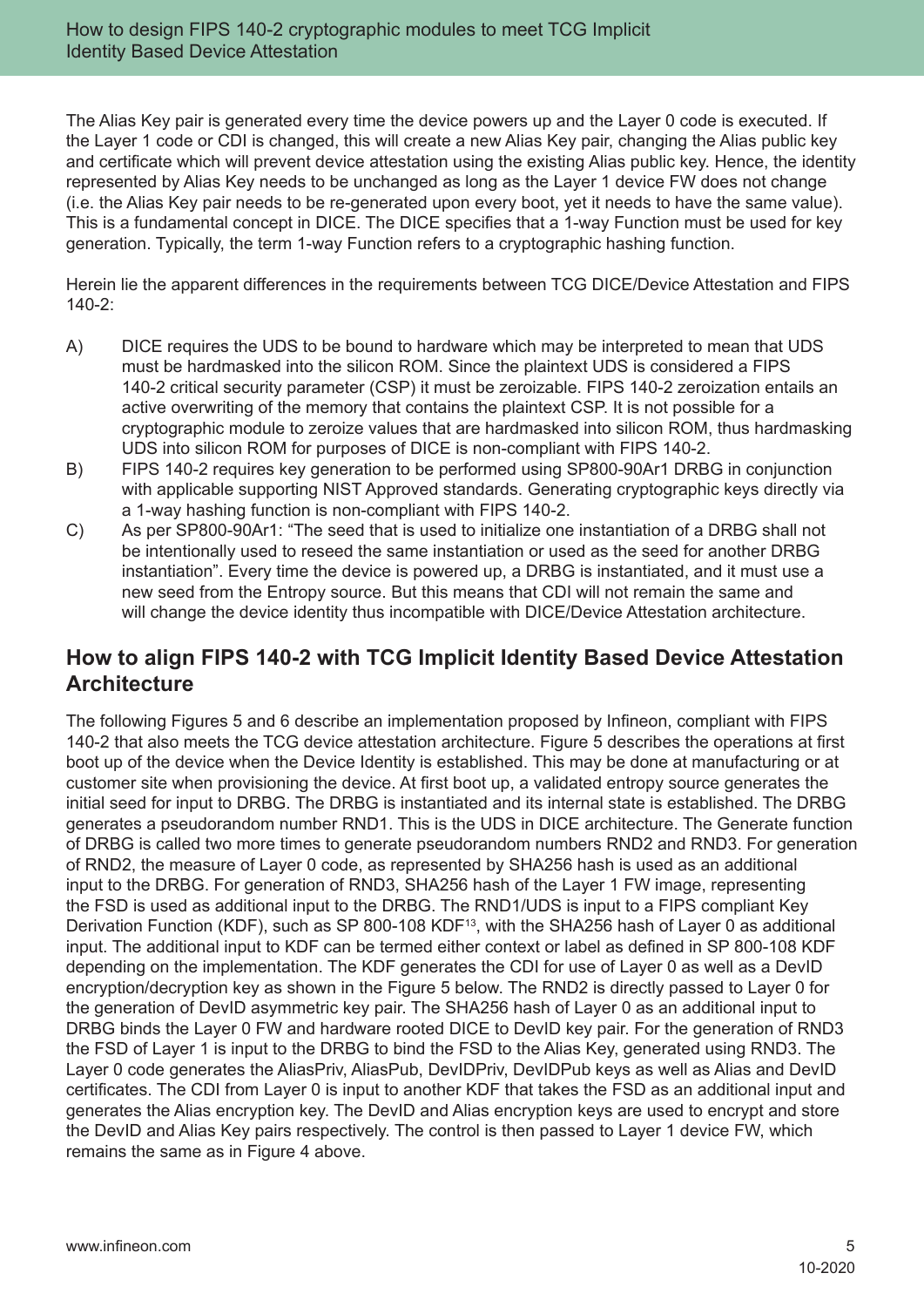

**Figure 5: Implicit Identity Based Device Attestation Architecture – First Boot**

Figure 6 below describes the operations that take place for all subsequent boot ups of the device. The DICE measures the Layer 0 code using SHA 256 hash, which is then input to KDF along with device UDS to generate the CDI. The KDF also generates the DevID encryption/decryption key. The layer 0 uses the CDI and FSD of Layer 1 as inputs to KDF to generate the Alias encryption/decryption key. These keys are then used to decrypt and authenticate the stored DevID and Alias Key pairs. An Approved encryption and authentication algorithm such as AES-GCM (SP 800-38D<sup>14</sup>), AES-CCM (SP 800-38C<sup>15</sup>) or Approved AES (SP 800-38A<sup>16</sup>) along with an Approved authentication mechanism such as HMAC (FIPS 198-1<sup>17</sup>) can be used for such purposes. Once the DevID and Alias Key pairs are successfully decrypted and authenticated, they are used to generate the Alias and DevID certificates as before. If the decryption and/or authentication fails, it implies the device FW either in Layer 0 or Layer 1 has been altered and hence valid certificates are not generated.



**Figure 6: Implicit Identity Based Device Attestation Architecture – Operational**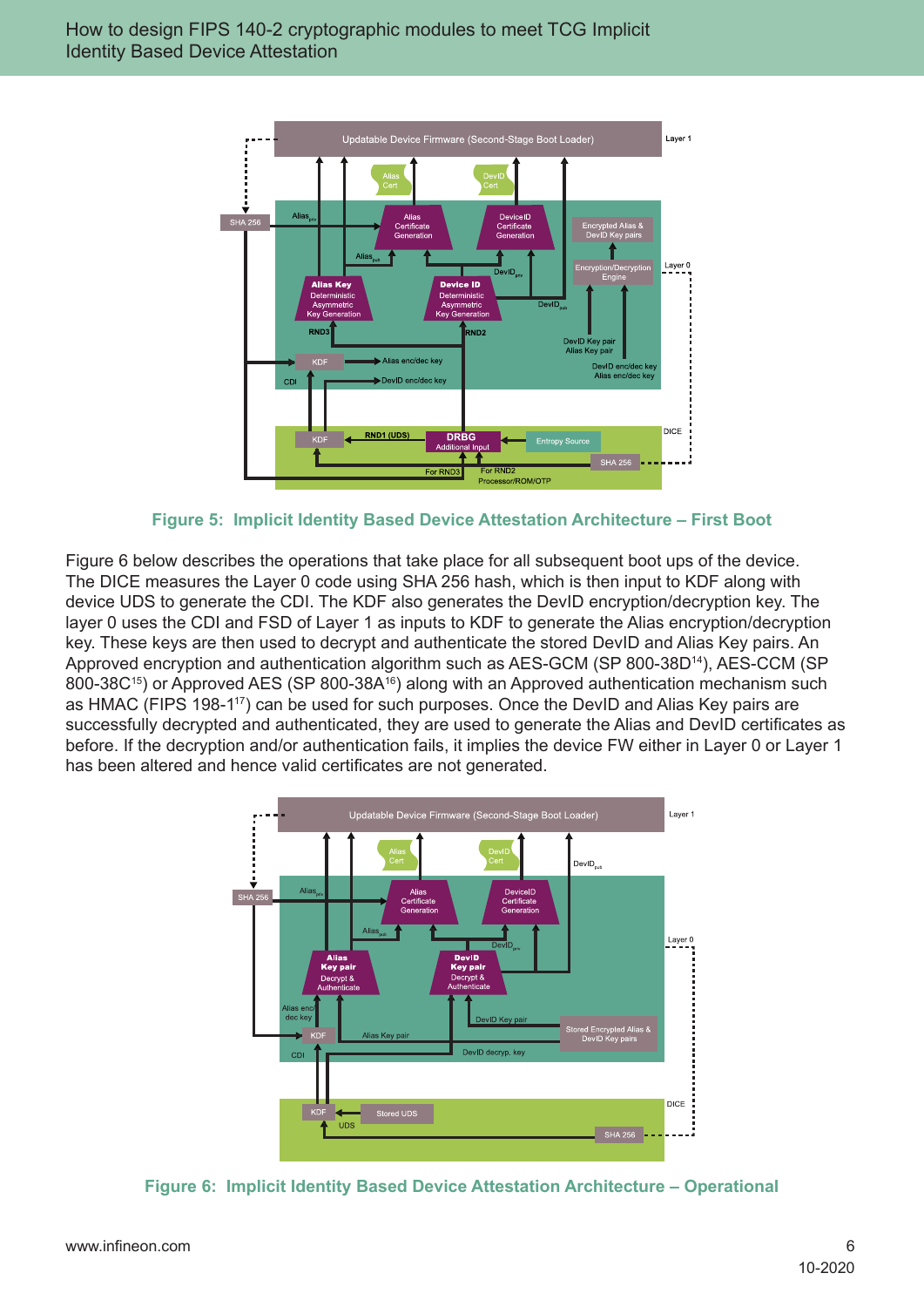A Layer 1 Device FW update process will call the DRBG with the new FSD as additional input, to generate a new pseudorandom number, that is used to create a new Alias Key pair as described in Figure 5. The new Alias Key pair is then stored encrypted/authenticated as before using a new Alias encryption/decryption key. The Alias encryption/decryption key is the output of Layer 0 KDF using the new FSD and existing CDI.

Since the Alias and DevID Key pairs are stored encrypted, FIPS 140-2 highly recommends that integrity checks be performed on the keys before use as per FIPS 140-2 IG 7.1618. Such recommendation is vacuously satisfied in this proposal via use of Approved authentication in conjunction with Approved encryption/decryption operations as described above.

### **Conclusion**

In today's world of increasing connectivity, it is imperative that the privacy and security of the connected devices over the network is maintained. FIPS 140-2, a US government security validation certificate is a must have for devices sold to US government and for safety and security critical private industries. TCG has defined an architecture of robust security features through their DICE and implicit Identity Based Device Attestation Specifications. This paper describes how compliance with both FIPS-140 and TCG DICE is possible. FIPS 140-2 requires that the cryptographic keys be generated from the output of a DRBG, and that a DRBG output be used only once to generate a cryptographic key. DICE requires the Alias Key pairs, that represent the device identity to be regenerated by the layer 0 code every time the device boots up. This is not necessary, as demonstrated in this paper. A solution has been presented that allows a device to be TCG DICE compatible without relaxing any FIPS 140-2 validation requirements.

# **References**

- 1. FIPS PUB 140-2 https://csrc.nist.gov/publications/detail/fips/140/2/final 2. FIPS PUB 140-3
	- https://csrc.nist.gov/publications/detail/fips/140/3/final
- 3. NHTSA V2V Proposal https://www.federalregister.gov/documents/2017/01/12/2016-31059/federal-motor-vehicle-safetystandards-v2v-communications
- 4. CMVP Website https://csrc.nist.gov/projects/cryptographic-module-validation-program
- 5. SP 800-133r2: Recommendation for Cryptographic Key Generation https://nvlpubs.nist.gov/nistpubs/SpecialPublications/NIST.SP.800-133r2.pdf
- 6. SP 800-90 B: Recommendation for the Entropy Sources Used for Random Bit Generation https://csrc.nist.gov/publications/detail/sp/800-90b/final
- 7. SP 800-90 A rev 1: Recommendation for Random Number Generation Using Deterministic Random Bit Generators

https://csrc.nist.gov/publications/detail/sp/800-90a/rev-1/final

- 8. SP 800-90C: Recommendation for Random Bit Generator (RBG) Constructions https://csrc.nist.gov/publications/detail/sp/800-90c/draft
- 9. FIPS 186-4: Digital Signature Standard (DSS) https://csrc.nist.gov/publications/detail/fips/186/4/final
- 10. SP 800-56Ar3: Recommendation for Pair-Wise Key-Establishment Schemes Using Discrete Logarithm Cryptography
- https://csrc.nist.gov/publications/detail/sp/800-56a/rev-3/final 11. Hardware Requirements for a Device Identifier Composition Engine
	- https://trustedcomputinggroup.org/resource/hardware-requirements-for-a-device-identifiercomposition-engine/
- 12. Implicit Identity Based Device Attestation https://trustedcomputinggroup.org/resource/implicit-identity-based-device-attestation/